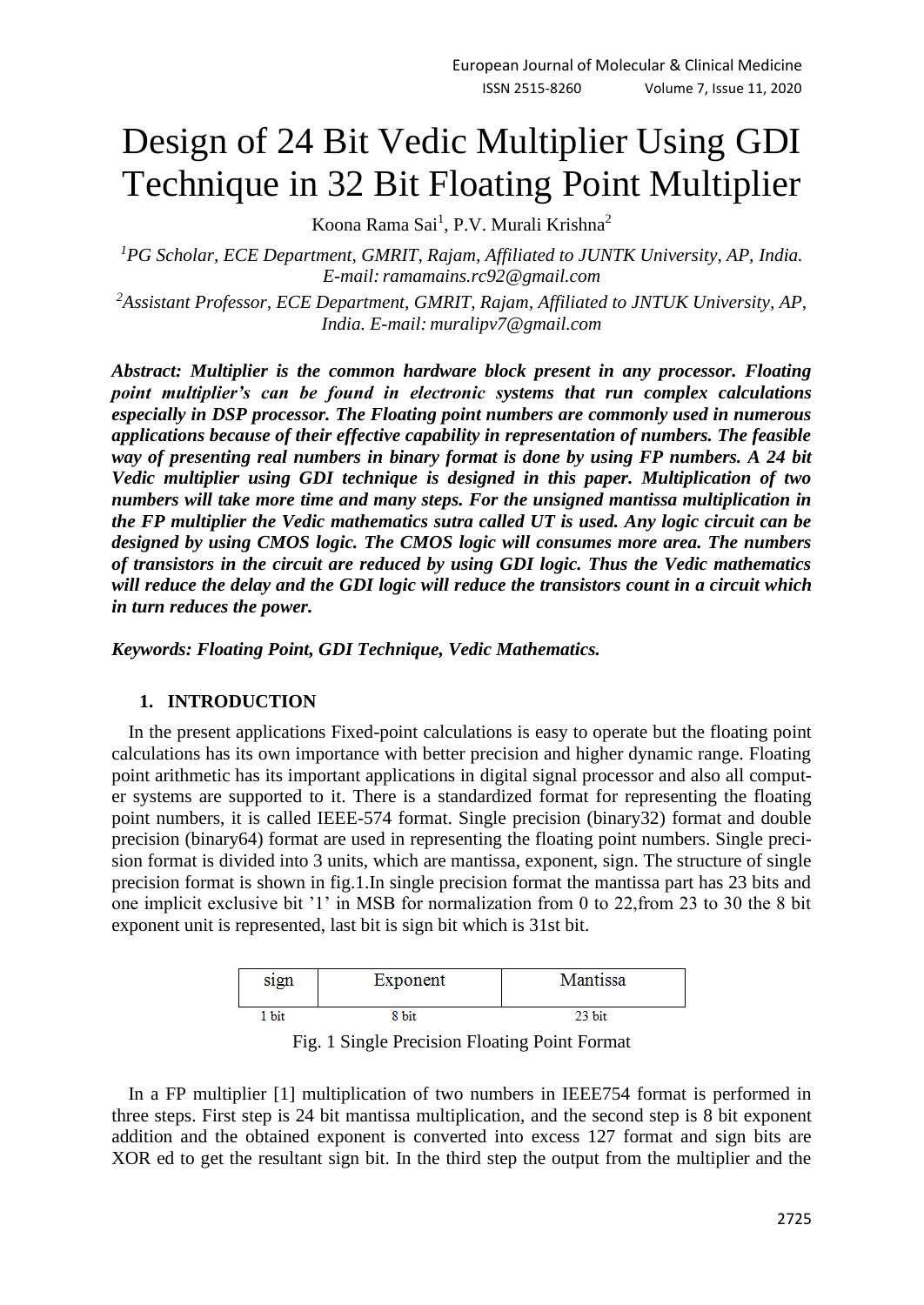adder are given to the normalizer to get the required output. In this paper the Vedic multiplication and GDI techniques are used for the 24 bit mantissa multiplication.

To design a mantissa multiplier in circuit level, a proper logic design such as the CMOS logic, transmission gate, or GDI technique can be used to minimize parameters like area, power which are important for a circuit performance. In CMOS devices the noise immunity is very high and the static power consumption is low but more area is required. Hence, there is a requirement for logic to save area.

Work on combination of Vedic multiplication and GDI logic is used to design a 24 bit multiplier in a single precision floating point multiplier[2] has presented. In section 2 introduction to floating point multiplication. Vedic mathematics in Section 3. In section 4 introduction to GDI logic is presented. Results are present in section 5.Conclusion is given in section 6.

### **2. ALGORITHM FOR MULTIPLICATION IN FP MULTIPLIER**

The multiplication in FP numbers can be done mainly in four different steps.

- 1. Sign bit calculation.
- 2. Exponent calculation.
- 3. Mantissa multiplication.
- 4. Control block to check normalization.



Fig. 3 Floating point multiplier block diagram

A 24 bit multiplier is present in mantissa multiplier unit which will multiply 2 numbers and the result is given to the normalizer unit. In this paper an efficient use of Vedic Multiplication and GDI techniques are used for the design of 24 bit multiplier has presented.

# **3. VEDIC MATHEMATICS**

In ancient times the Indian Mathematics is names as Vedic Mathematics. The Vedic mathematics was again finding from the Vedas by Sri Bharati Krsna Tirthaji (1884-1960) between 1911 and 1918. According to all his research, there are sixteen Sutras in Vedic mathematics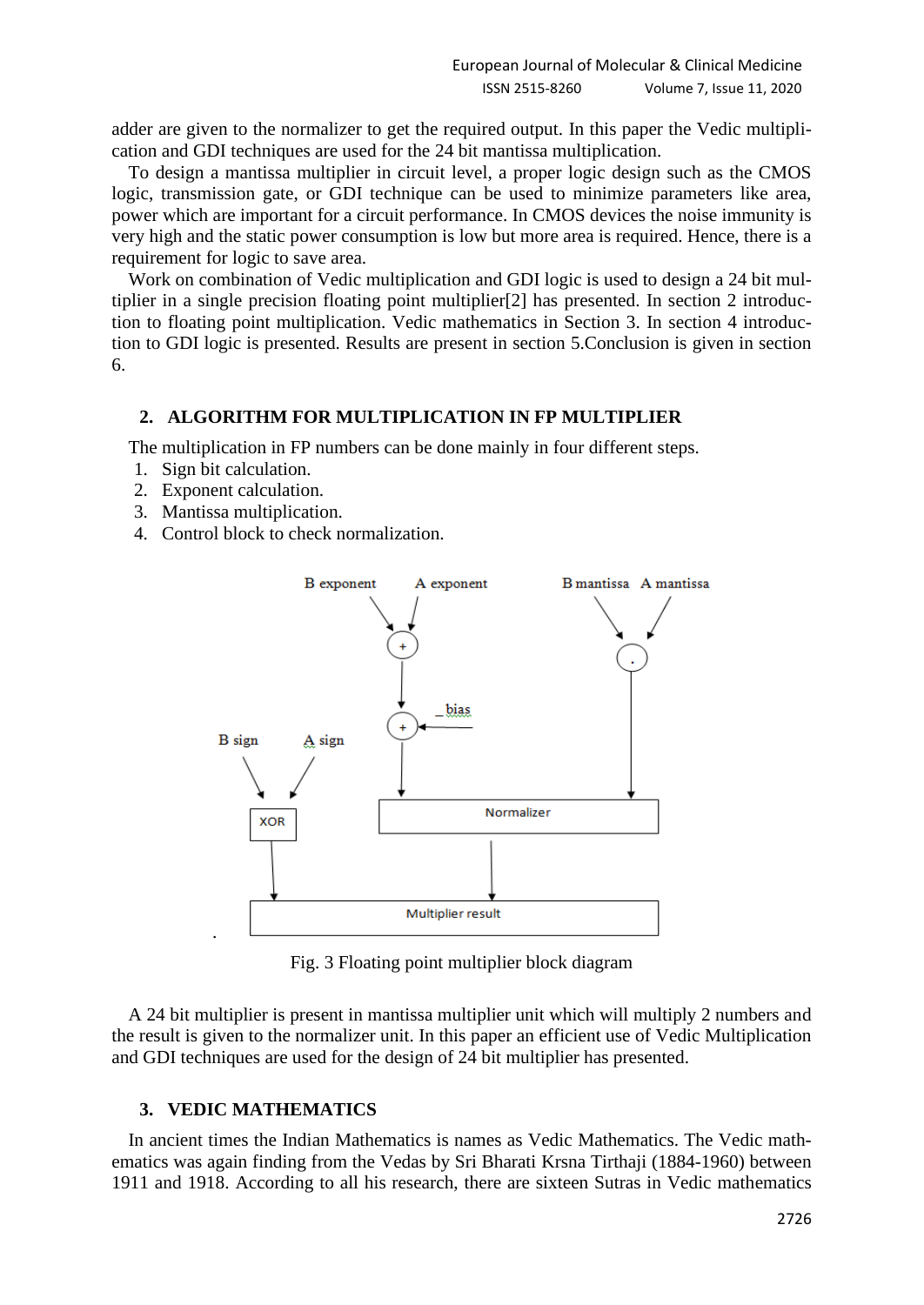[3]. According to him the Coherence is the prominent characteristic of the Vedic mathematics and it is easily understandable. Thus, mathematics is made easy, enjoyable and it motivates for new ideas. Therefore, by using Vedic methods the huge sums or 'difficult' problems are easily solved. Vedic Mathematics is applied in fast calculations like multiplication, division, squaring, cubing and some other. A highly efficient approach is provided by Vedic Mathematics to cover a more range from elementary multiplication to relatively advanced topics.

#### 3.1. "Urdhva-tiryakbyham" Sutra

For any multiplication types "Urdhva-tiryakbyham" Sutra is applicable to all. Using line diagram multiplication of two 2 digit numbers and two 4 digit numbers is shown in Fig.4 (a) and fig.4 (b) respectively. In Urdhva Tiryakbyham method the numbers from two sides of the lines are taken and multiplied and obtained carry from before step is added. In the first step the resultant bit and a carry is produced. In second step the obtained carry will be added and the process repeats. After that all the obtained results are summed to the preceding carry, when more than one line is there in one step. Result bit is the least significant bit obtained in each step and remaining bits are given as carry for the second step. In the beginning we need to take carry as zero.



Fig. 4(b) 4\*4 Vedic multiplication

#### **4. PROPOSED MULTIPLIER DESIGN**

The proposed 24 bit mantissa multiplier in IEEE 754 single precision FP multiplier is implemented using Vedic mathematics based on Urdhva Tiryakbhyam sutra and GDI technique. The proposed mantissa multiplier a 4\*4 Vedic multiplier using GDI technique is used as a base block which is shown in figure 5. By using this base block a 24 bit Vedic multiplier[4] using GDI technique is designed for mantissa part multiplication.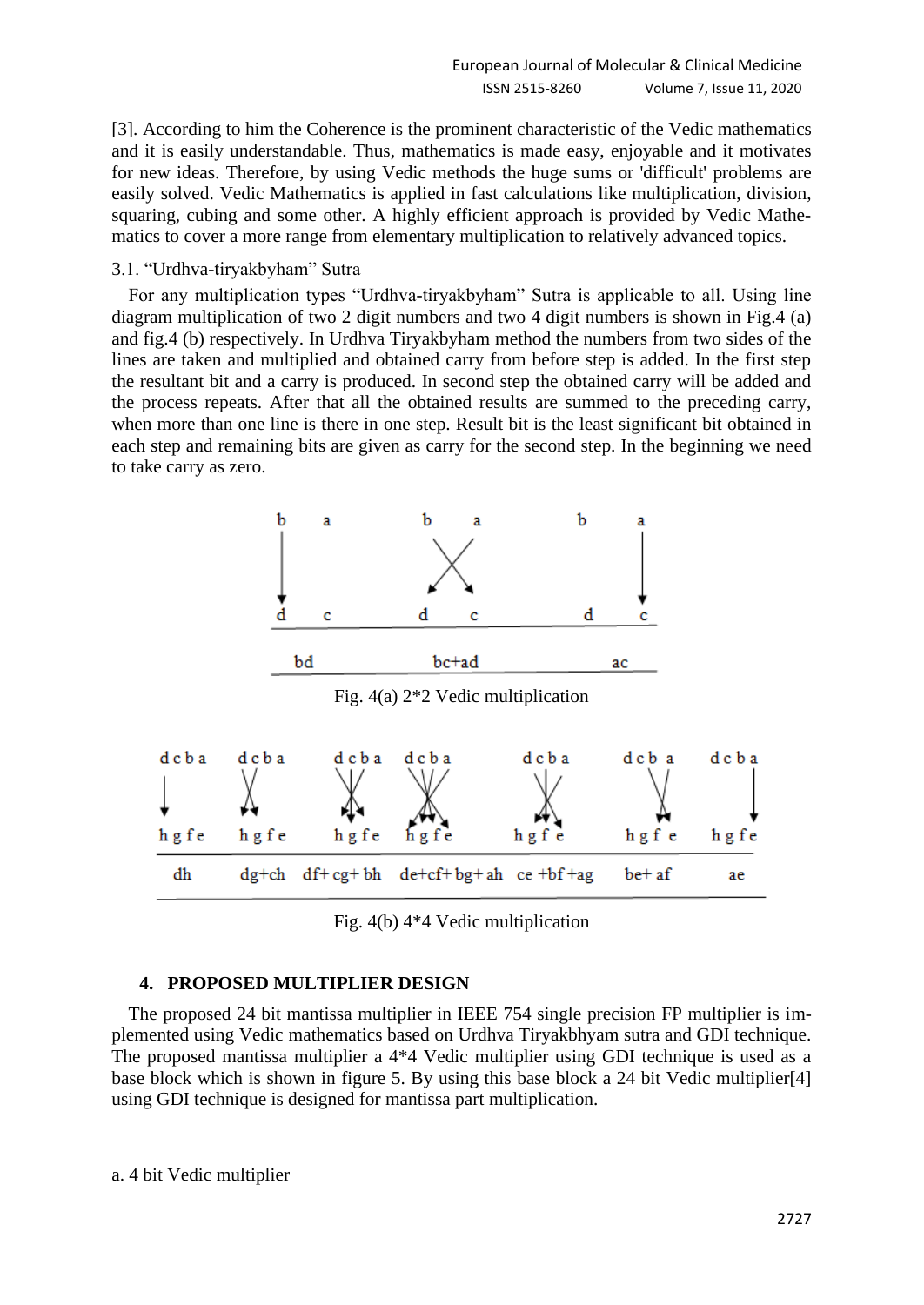Architecture of 4 bit VM[5] module is shown in fig5. Half adder and full adder blocks are present in the multiplier. In this paper these adders are designed using GDI logic. In 4X4 multiplication, consider the inputs as A and B which are of 4 bits each. Multiplier output will be of 8 bits as  $-$  S0 to S7.



Fig. 5 Architecture of 4 bit Vedic multiplier

The 4\*4 Vedic multiplier schematic is shown in the below figure. Input from a0 to a4 and b0 to b4 are given. These are given by using AND gate which is designed by using GDI technique. The outputs from the gates are given to the respective full adders and half adders. The corresponding outputs from s0 to s7 are taken.



Fig. 6 4\*4 Vedic multiplier schematic

#### b. 8 bit vedic multiplier design

The architecture of 8\*8 VM is shown in Fig. 6.The 8 bit multiplier[6] design contains four 4\*4 Vedic multiplier modules. Let's consider 8x8 multiplications, say the inputs A ranges from a0 to a7 and B ranges b0 to b7. The multiplier output will be of 16 bits as  $-$  s0 to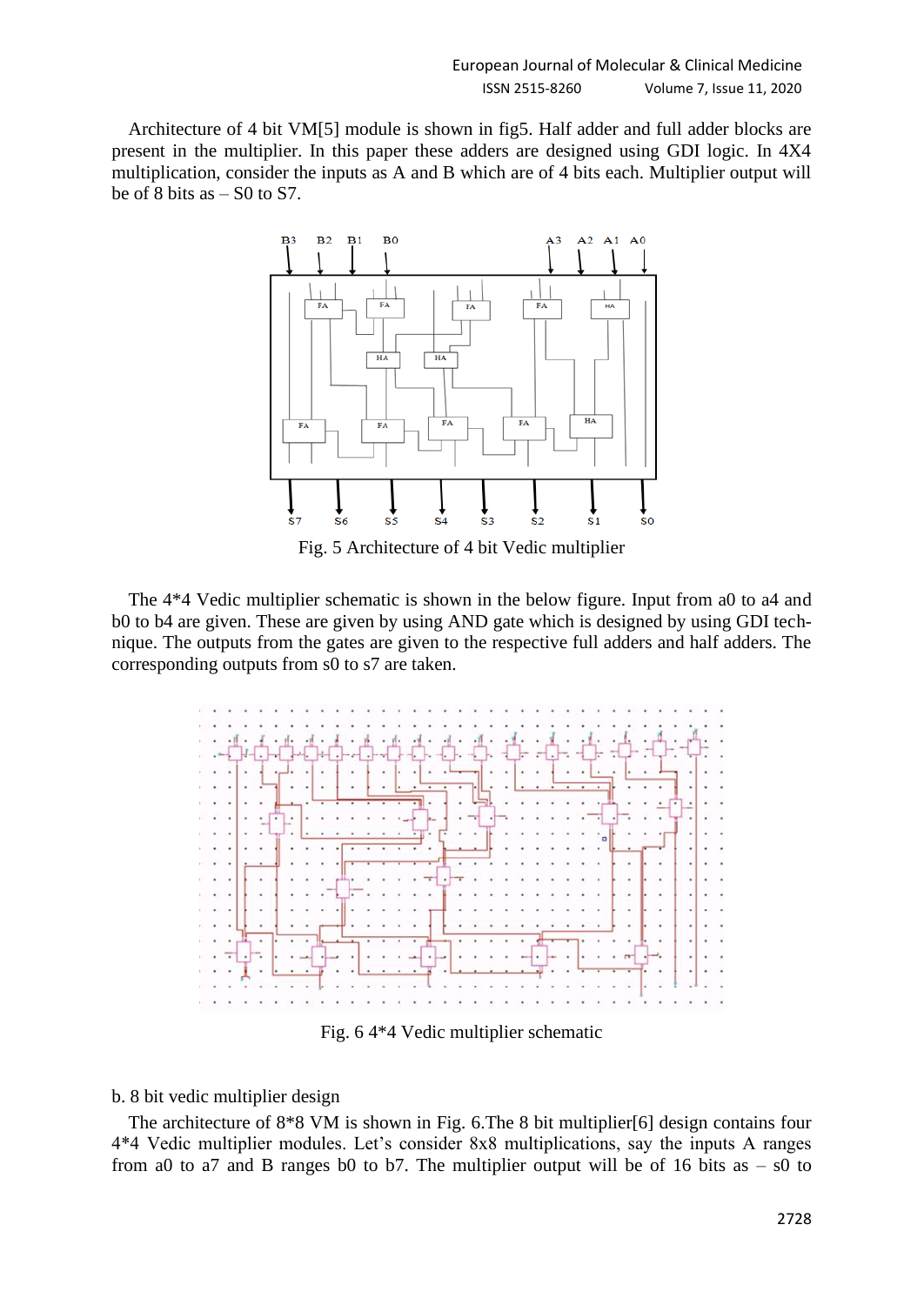s15.Consider an 8 bit multiplicand, in that A can be split into pair of 4 bits that is higher and lower bits (AH-AL). In the same way multiplicand B can be split into BH-BL. The outputs from 4x4 multipliers are given to the ripple carry adders and the addition is performed accordingly to get the final product. In this design three 8 bit Ripple-Carry Adders are needed as shown in Fig.6.The adders are the combination of full adders which are designed used GDI logic. The required outputs from the adders are taken as the 8 bit multiplier product outputs.



Fig. 7 design of 8 bit Vedic multiplier

Schematic output of 8\*8 multiplier design is given in the figure below. The multiplier design will have four 4-bit Vedic multipliers and three adders each of 8 bit. The inputs from a(0-7) and b(0-7) are given and corresponding outputs from s0 to s15 are taken.



Fig. 8 Schematic of 8\*8 multiplier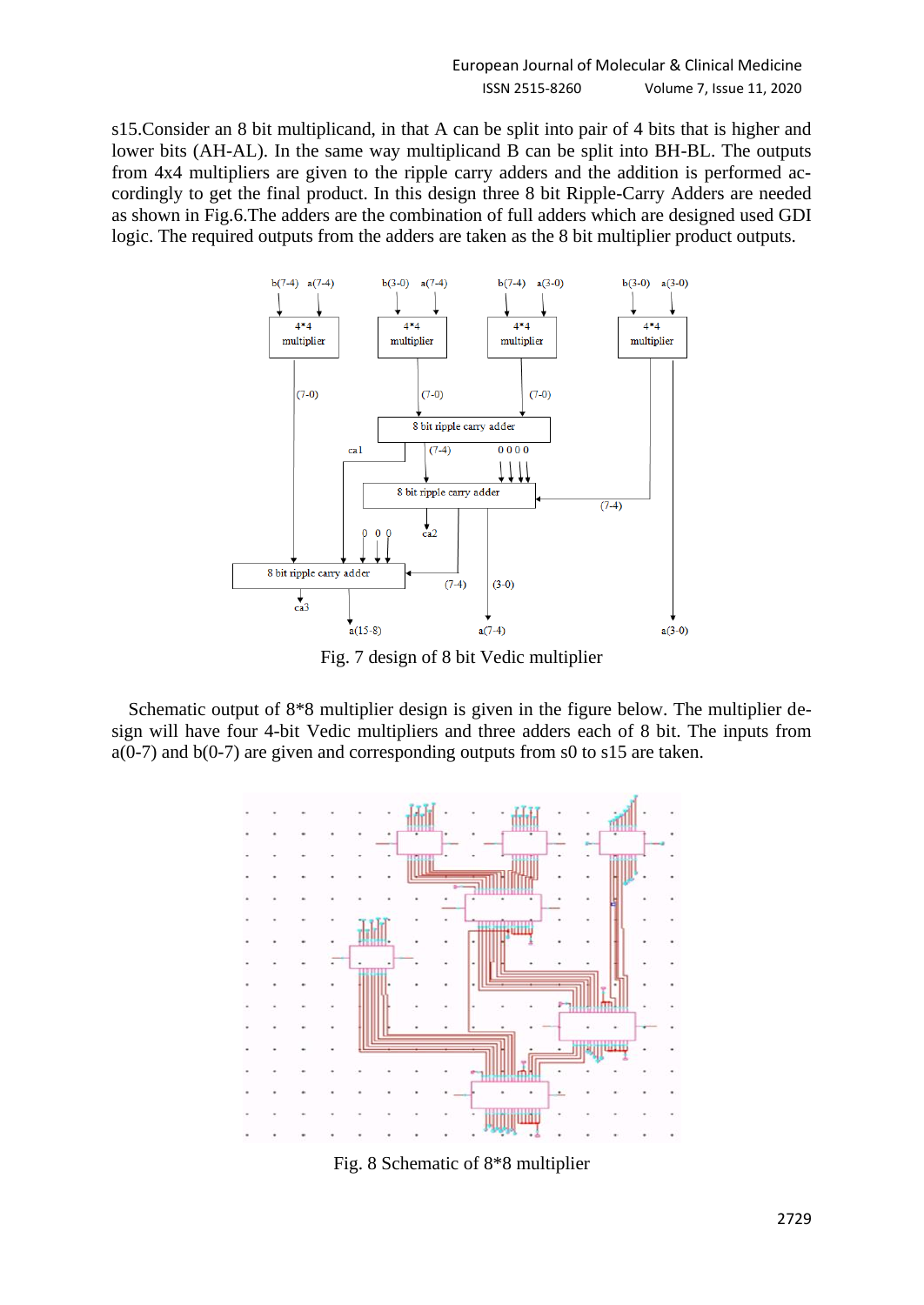#### c. 24 Bit vedic multiplier design

The 24 x24 bit VM design[7] we need nine Vedic multipliers of 8 bit and five 16 bit and three 8 bit adders. Inputs are given from a0 to a23 and b0 to b23.the corresponding outputs are taken as s0 to s47.



Fig: 9 24 bit multiplier architecture

The schematic of 24 \*24 bit VM is shown in below figure. To design a 24 bit VM, nine 8 x 8 bit VMs and five 16 bit and three 8 bit adders are required. The inputs are given from a0 to a23 and b0 to b23.The corresponding outputs are taken as s0 to s47. 8\*8 multiplier consists of 4 bit Vedic multipliers and the 16 bit adders and 8 bit adders are the full adders that are connected in parallel.



Fig: 10 Schematic output of 24\*24 multiplier

4. GDI logic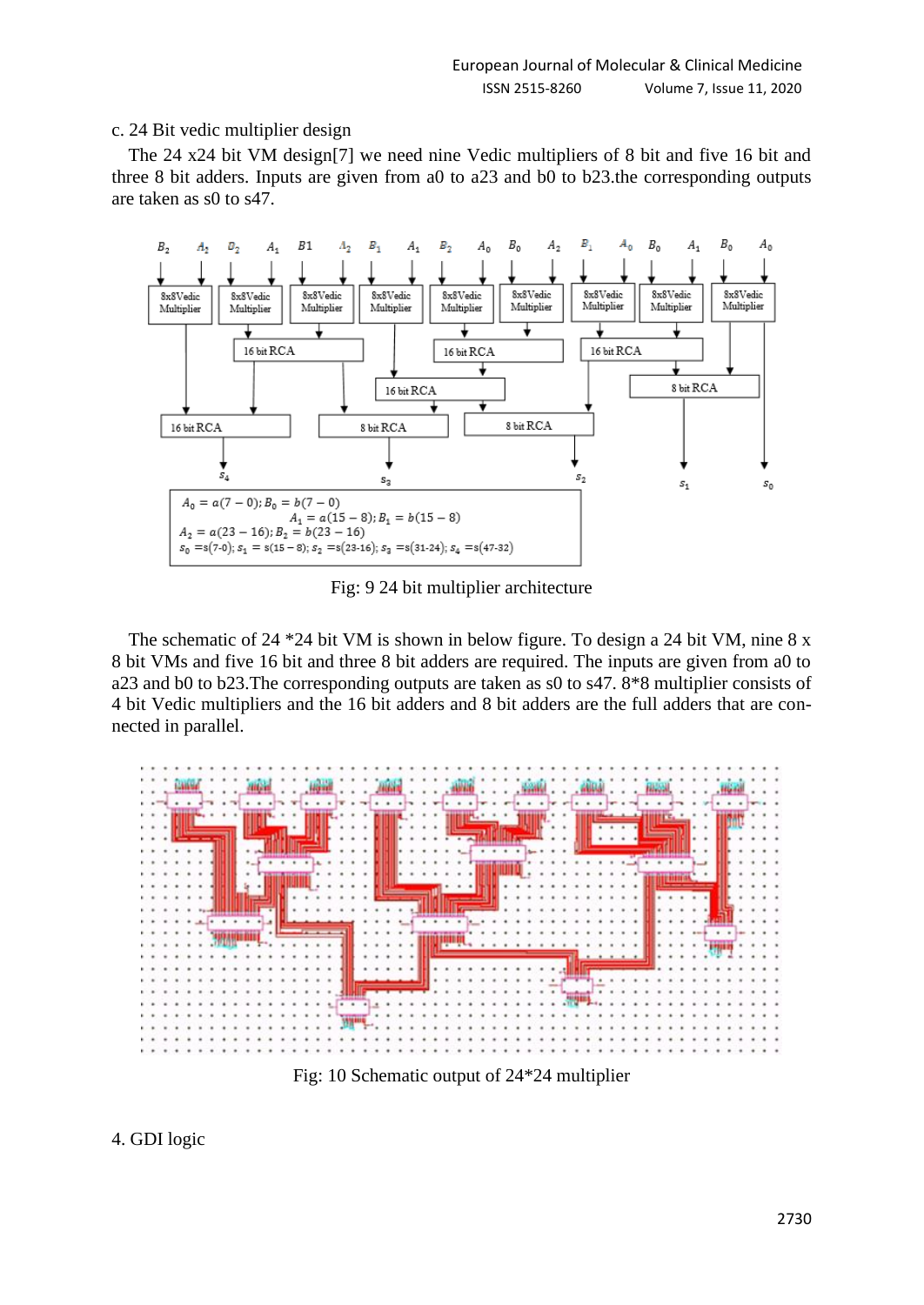In 2002 Morgenshtein [8] et al. invented the GDI logic. Figure 12 shows that the fundamental GDI cell comprises of two transistors. G, P and N are the three inputs of GDI cell. The output is taken from the drain terminals of both the transistors, and one of the input is taken from source terminal of p- type (pMOS) and the other input from is taken from source of a metal oxide semiconductor of n-type (nMOS). The nMOS bulk is connected to ground and the pMOS bulk is connected to supply voltage. Different functions implemented by using GDI logic are shown in table 1. GDI logic has a drawback that is the signal swing is reduced at the output. These signal levels can be restored by using buffers. Table 2 compares the logic circuits transistors count which is implemented by applying GDI (without buffer) logic and CMOS technique. Hence, by using GDI[9] logic any circuit will require fewer number of transistors when compared with other logics.



Fig. 11 GDI cell

|   | P. |          | G OUTPUT LOGIC CIRCUIT |
|---|----|----------|------------------------|
|   |    |          | <b>NOT</b>             |
| B |    | ΑB       | <b>AND</b>             |
|   |    | $A + B$  | OR                     |
|   | в  | $A'B+AC$ | MULTIPLEXER            |

|  | Table 2: logic circuits TC in CMOS and GDI |  |  |  |  |  |  |
|--|--------------------------------------------|--|--|--|--|--|--|
|--|--------------------------------------------|--|--|--|--|--|--|

| Logic Circuit | GDI. | <b>CMOS</b> |
|---------------|------|-------------|
| <b>AND</b>    |      | h           |
| <b>XOR</b>    |      | 12          |
| Half adder    | h    | 18          |
| Full adder    | 10   | 28          |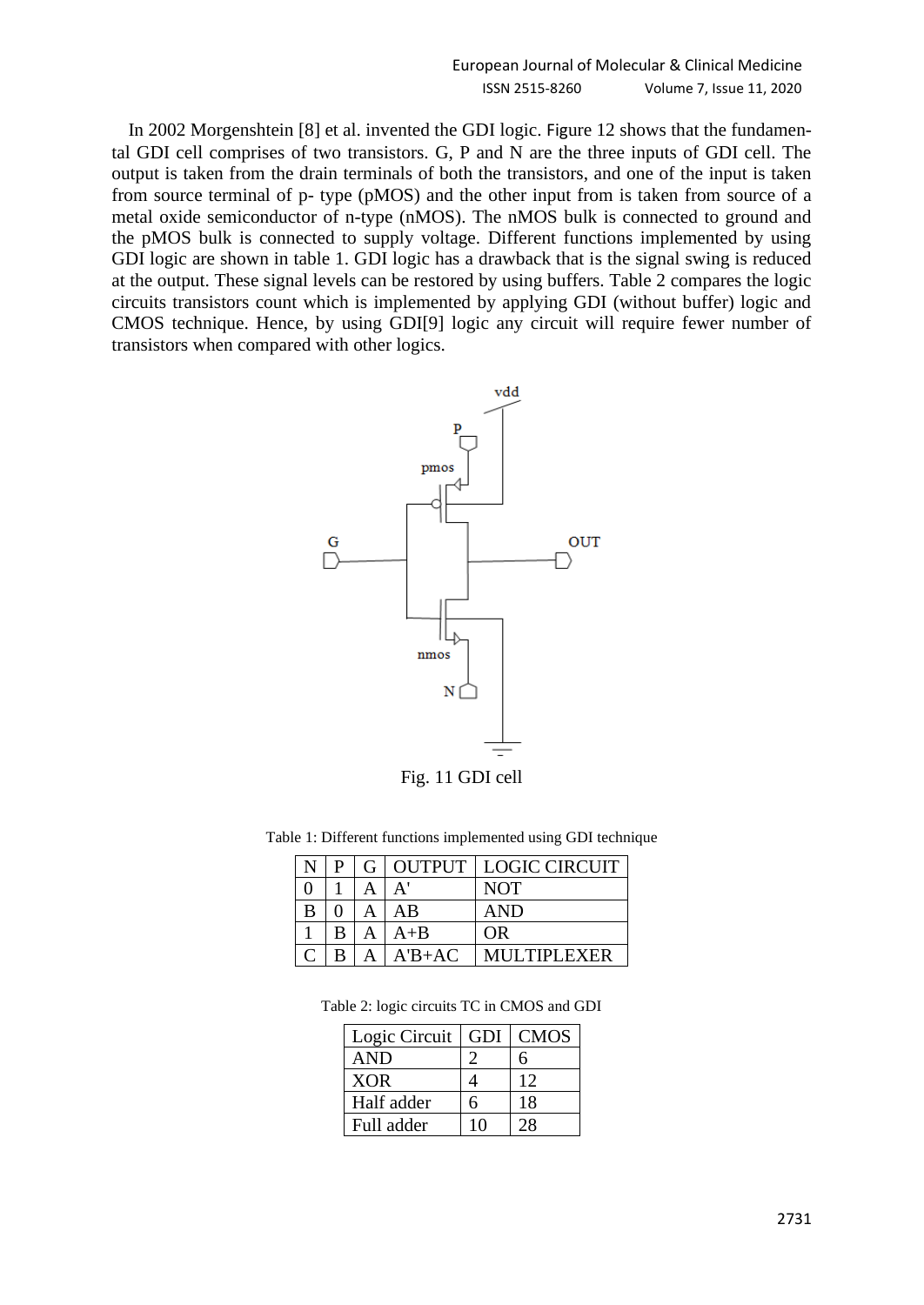The schematic output of XOR gate using GDI technique is shown in below figure. This GDI based XOR gate consists of only 4 transistors. Whereas the XOR gate designed by using CMOS logic will contains 12 transistors. The TC (transistor count) is less in GDI logic when compared to CMOS logic.



Fig. 12 Schematic output of GDI- XOR gate

Both the Vedic multiplication and GDI concepts are independently effectual. The delay in the circuit can be reduced by using Vedic multiplication technique and the transistor counts reduced by using GDI logic. As the TC is less dynamic power will be reduced. Hence, gate diffusion input based Vedic multiplier can be effectual.

4.1 GDI based full adder design:

In any ALU full adder is a fundamental block which is a nucleus to perform various operations like multiplication, subtraction, division, and address computation as well as additions. Full adders are encountered in the critical path of the complex arithmetic computation like multiplication. GDI based full adder [10] which operates on low power. The circuit level design of GDI based full adder with buffers is shown in figure 9.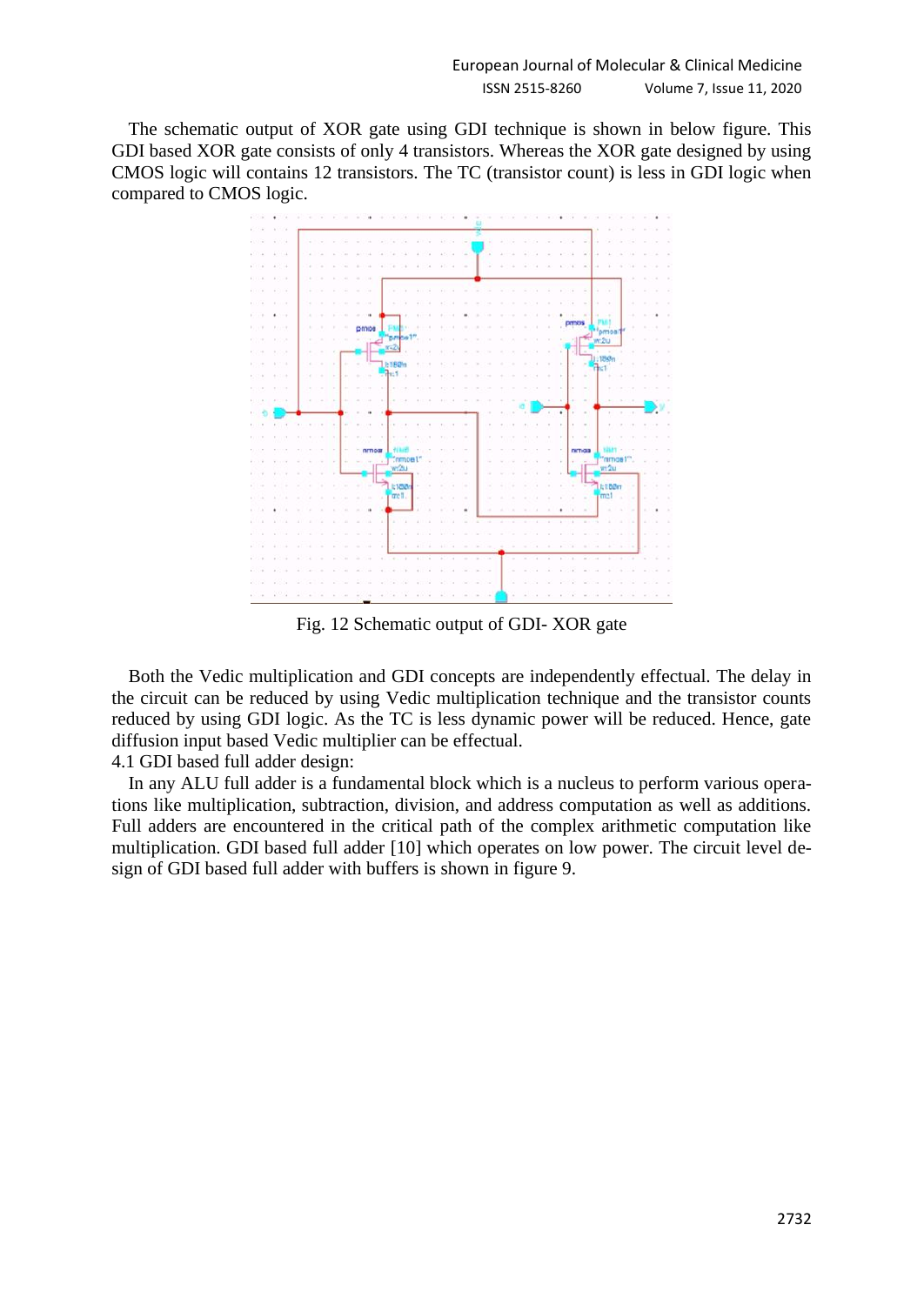#### ISSN 2515-8260 Volume 7, Issue 11, 2020



Fig. 13 GDI full adder

The schematic output of GDI based full adder is shown in the figure 14 which consists of p-type and n-type MOS transistors. A B and C are given as inputs and outputs are taken as sum and carry.



Fig. 14 Schematic output of GDI based full adder

# **5. RESULTS**

The output wave form for GDI based XOR gate is shown in figure below. There are only 4 transistors required for a circuit to perform XOR operation using GDI logic. Also the output waveforms for the full adder and the proposed multiplier design are shown in below figures. The parameters like power, delay and transistor count are compared for the proposed multiplier and the conventional multiplier is shown in the table below.

|            | Power(nW)   |           | Delay (ns)  |           | TC          |           |
|------------|-------------|-----------|-------------|-----------|-------------|-----------|
| Circuit    | <b>CMOS</b> | GDI       | <b>CMOS</b> | GDI       | <b>CMOS</b> | GDI       |
|            | technique   | technique | technique   | technique | technique   | technique |
| <b>AND</b> | 3582        | 2612      | . . 56      | 0.73      |             | ∽         |

Table 3: Comparisons of different designs using CMOS and GDI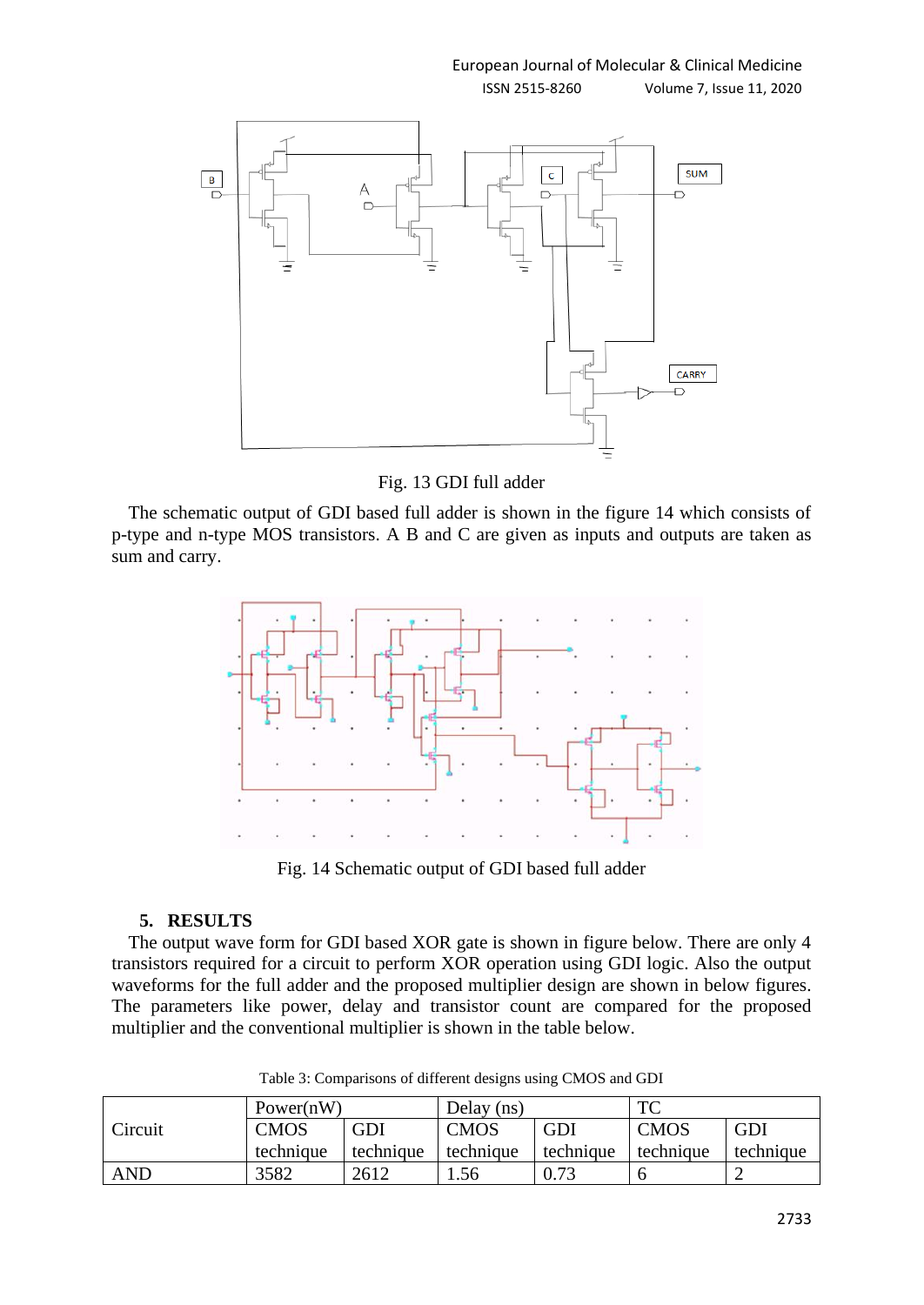European Journal of Molecular & Clinical Medicine

ISSN 2515-8260 Volume 7, Issue 11, 2020

| <b>XOR</b>                        | 9530  | 3512 | 1.05 | 0.610           | $1 \cap$ |       |
|-----------------------------------|-------|------|------|-----------------|----------|-------|
| <b>FULL ADDER</b>                 | 34427 | 1650 | 44.2 | 225<br>ل . کا ک | 28       |       |
| 24 BIT VEDIC<br><b>MULTIPLIER</b> | 10299 | 5428 | 12.6 | 5.3             | 19,616   | 8,160 |







Fig. 17 Output waveform of 4 bit multiplier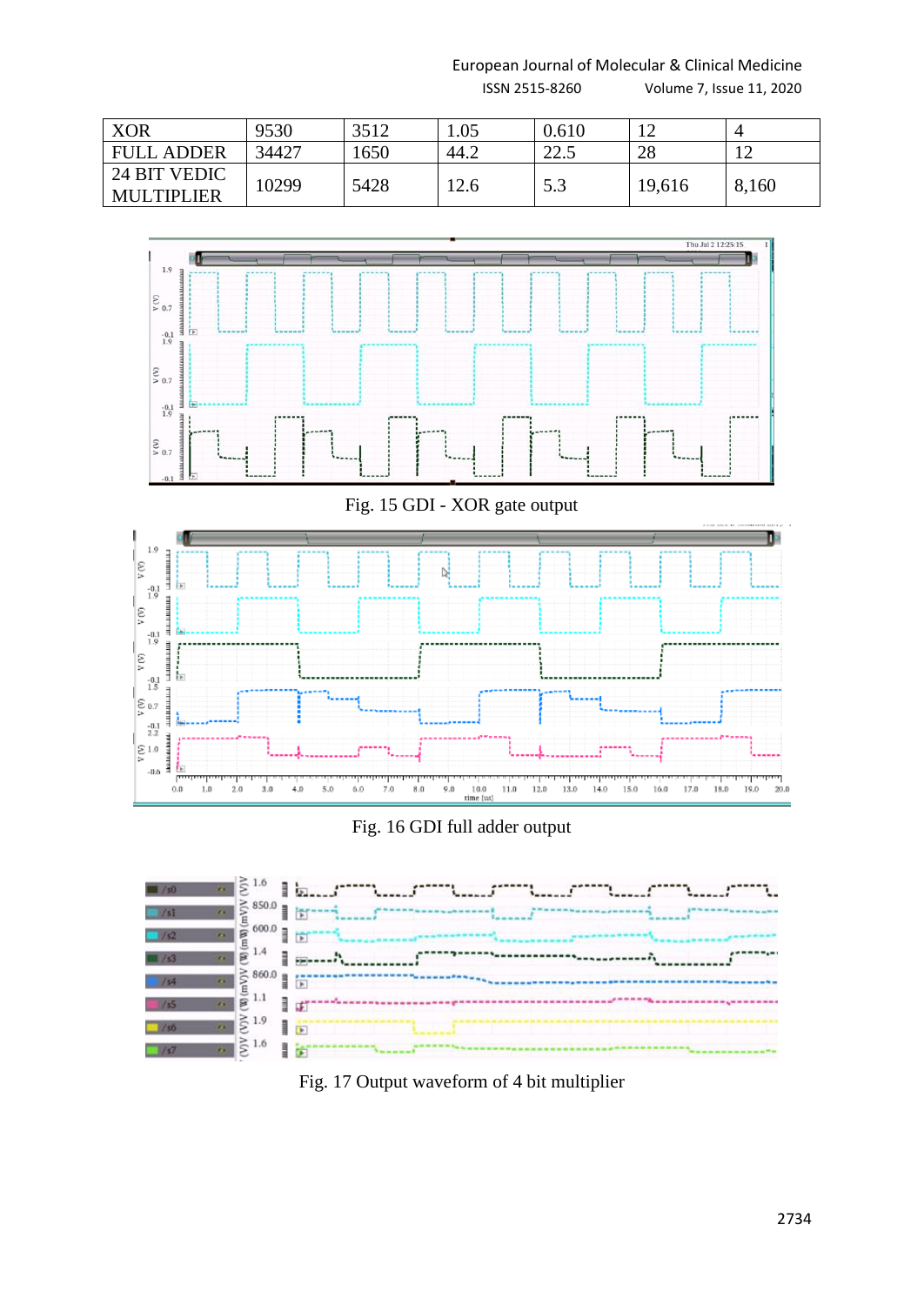# European Journal of Molecular & Clinical Medicine

ISSN 2515-8260 Volume 7, Issue 11, 2020

一群 **Control Maria Control**  $\frac{1}{2}$ Ξ  $\sum_{i=1}^{n} 1.4$ 7. . . . . . . . . <del>. . . . . <sup>. . .</sup> . .</del> . . .  $\sum_{i=1}^{n}$ l da- $\sum_{i=1}^{\infty}$  1.3 上面  $\geq 570.0$ <br> $\leq 400.13$  $|......|$ 400.13 四期  $\blacksquare$ 623.36 mW) ı 720.0 上面 冒 Ξ 820.0 lib-(Wm) 820.0 15 -------------- $(mW)$  $820.0$  $\mathbb{R}$ \..................  $\frac{1}{2}$  820.0 l is 629.88  $\frac{5}{5}$  629.88  $\quad \qquad \blacksquare$  $\Box$ 



# Fig. 18 8 bit multiplier output

| /30          | $\mathcal{L}$    |                                                                                                                                                          | ≣<br>E                      | ۰.    |                       |
|--------------|------------------|----------------------------------------------------------------------------------------------------------------------------------------------------------|-----------------------------|-------|-----------------------|
| / s1         | <b>CH</b>        | 800.0<br>(mV)V                                                                                                                                           | ▌<br>ÞТ                     | ----- |                       |
| 152          | e.               | 700.0                                                                                                                                                    | ┋<br>$\overline{P}$         |       |                       |
| 153          | <b>CH</b>        | $(\mathbb{W})$ (mW)<br>1.3                                                                                                                               | §<br>$\Box$                 |       |                       |
| 1/54         | r.               | 540.0                                                                                                                                                    | ▊<br>u                      |       |                       |
| $\sqrt{35}$  | <b>SCALE</b>     | 399.91                                                                                                                                                   | ≣<br>$\overline{F}$         |       |                       |
| /56          | <b>CALL</b>      | 616.56                                                                                                                                                   | ▌<br>$\left  \cdot \right $ |       |                       |
| 157          | $\mathcal{L}$ is | 760.0                                                                                                                                                    | 1<br>$\rightarrow$          |       |                       |
| $\equiv$ /s8 | <b>P.A.</b>      | 820.0                                                                                                                                                    | Ī<br>P×                     |       |                       |
| 159          | $\mathcal{L}$ .  | 815.573                                                                                                                                                  | §<br>Ħ                      |       | 1511                  |
| /sl0         | <b>KA</b>        | 778.92                                                                                                                                                   | ▌<br>١Ŧ                     |       | 5.00854us<br>802.98mV |
| $/$ sll      | P.A.             | $(m\,\mathfrak{V})$ $(m\,\mathfrak{V})$ $(m\,\mathfrak{V})$ $(m\,\mathfrak{V})$ $(m\,\mathfrak{V})$ $(m\,\mathfrak{V})$ $(m\,\mathfrak{V})$ $V$<br>805.5 | ▌<br>$\blacktriangleright$  |       |                       |
|              |                  | 771633                                                                                                                                                   |                             |       |                       |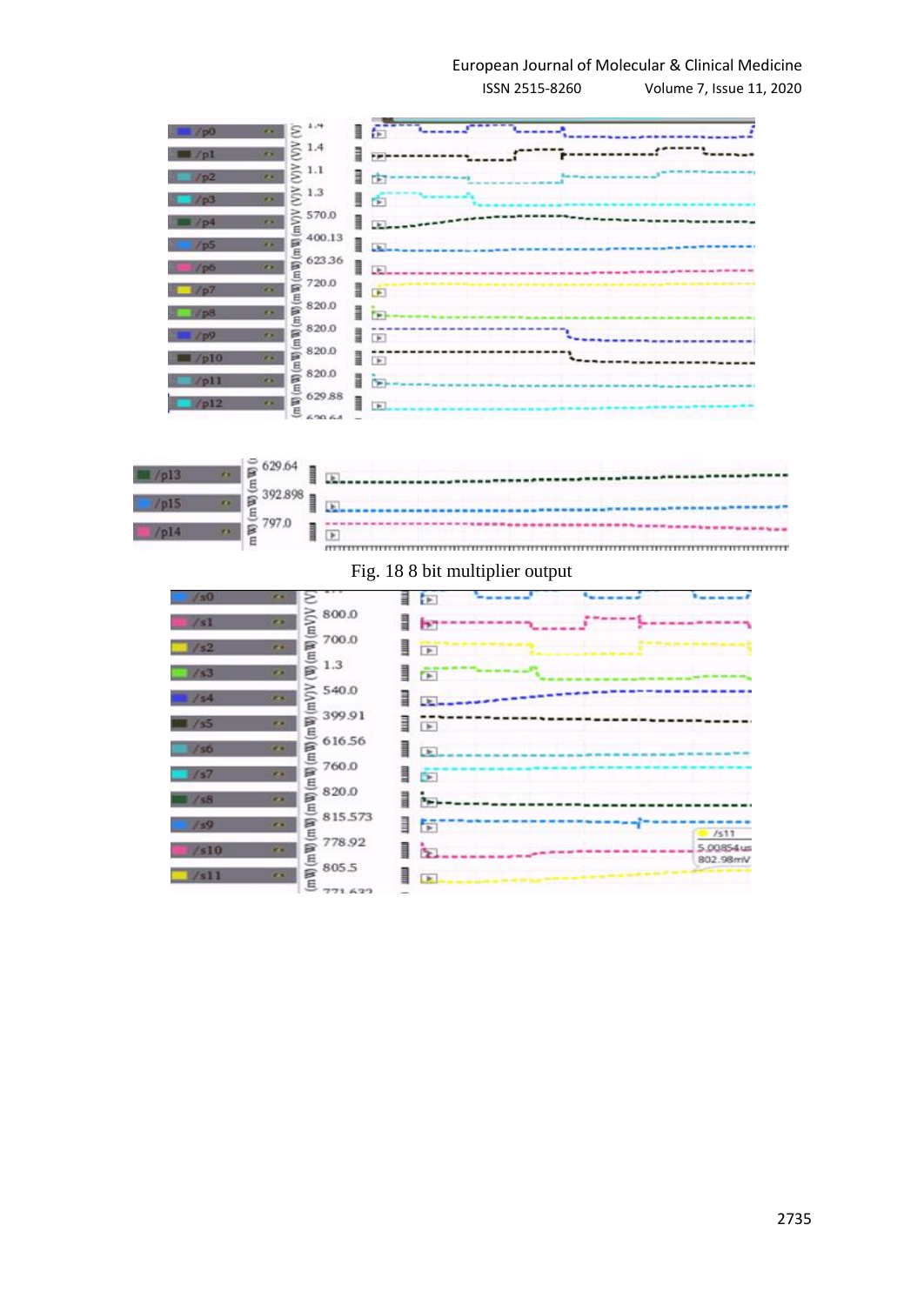# European Journal of Molecular & Clinical Medicine

ISSN 2515-8260 Volume 7, Issue 11, 2020